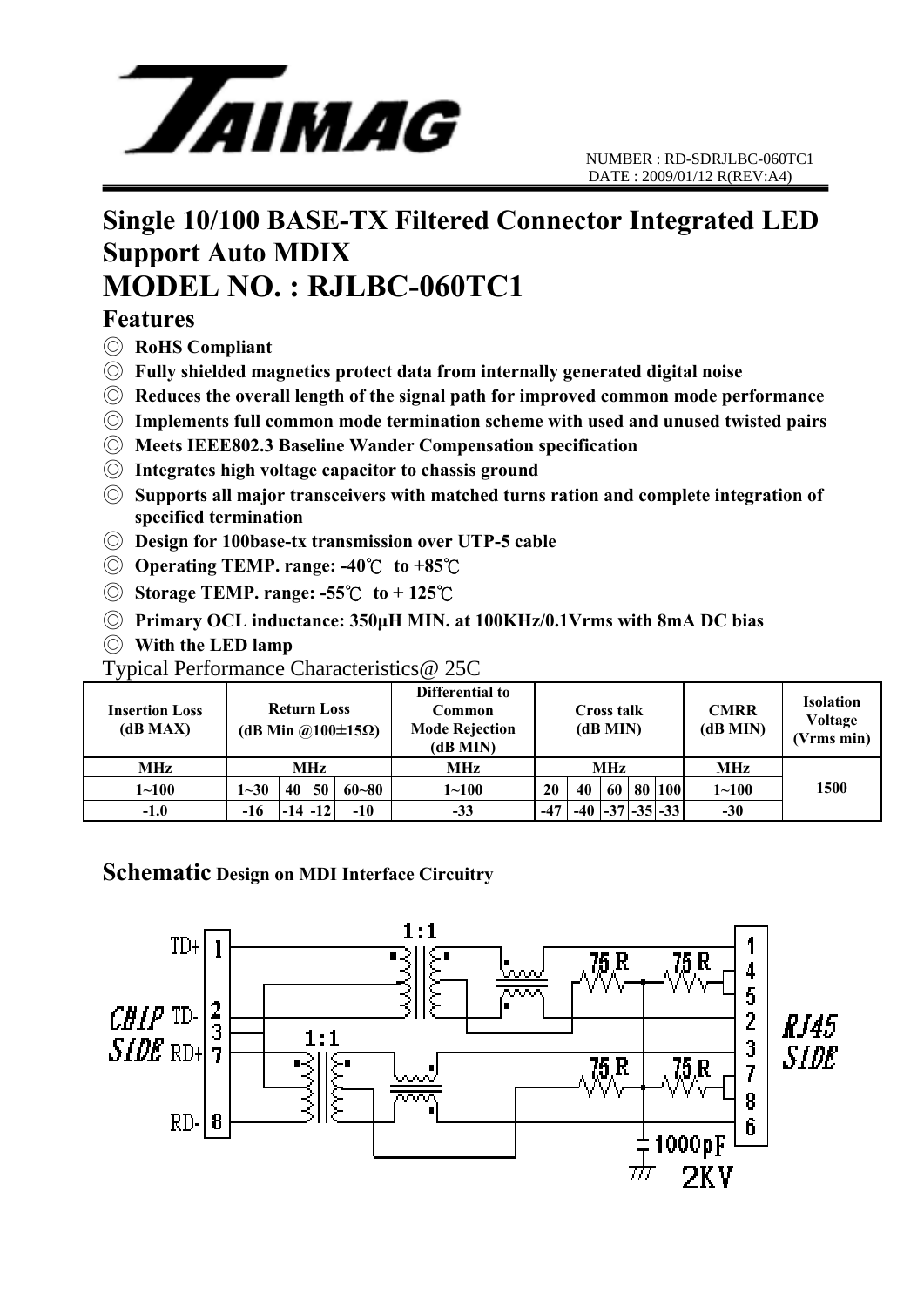

# **MODEL NO. : RJLBC-060TC1**<br>Dimension: mm<br>TOLERANCE

**Dimension: mm TOLERANCE:**±**0.15 (unless otherwise specified)**







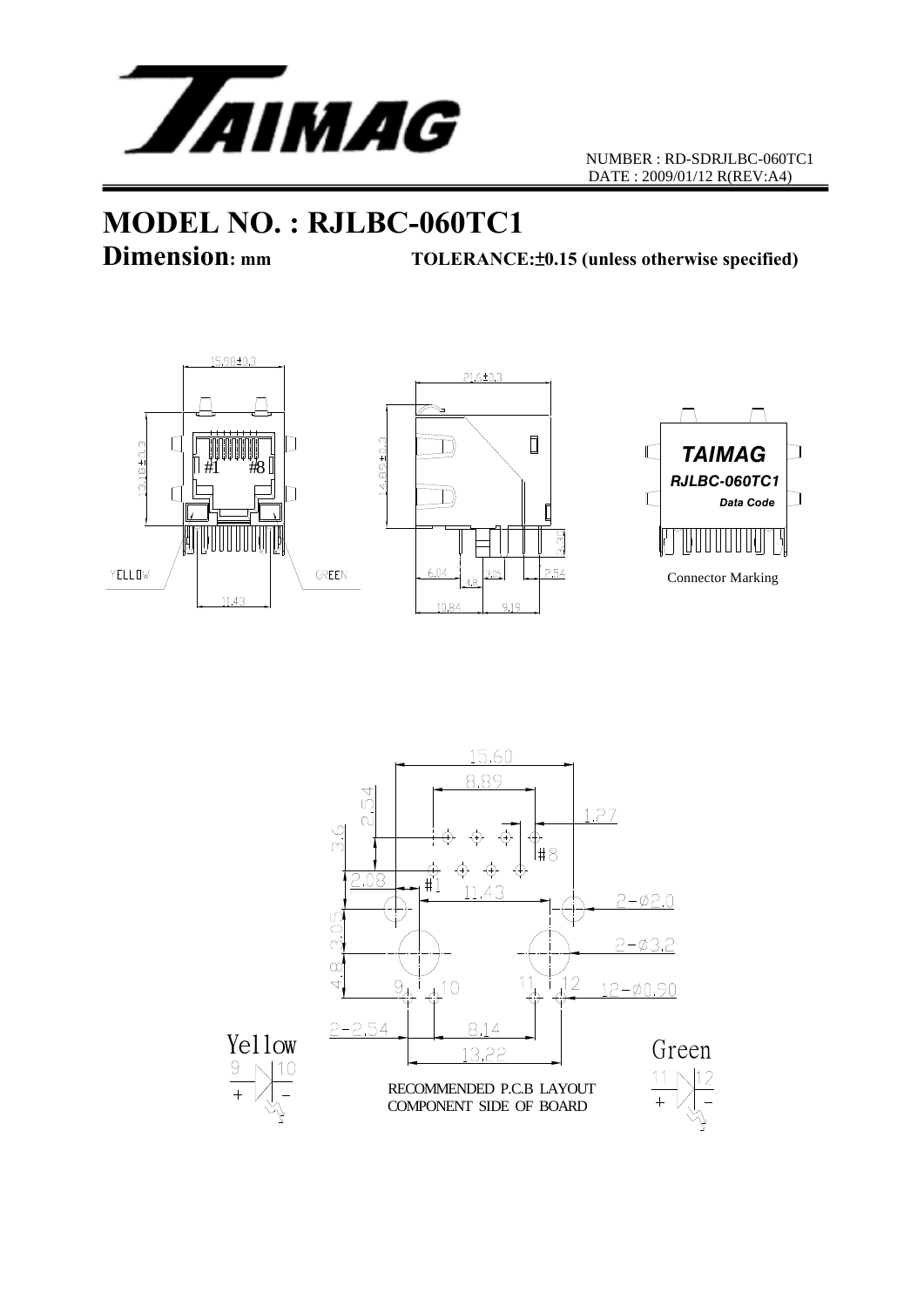

NUMBER : RD-SDRJLBC-060TC1 DATE : 2009/01/12 R(REV:A4)

# **MODEL NO. : RJLBC-060TC1 Ordering Information**



## **Requirements**:

#### **1. Design and Construction**

 **Product shall be of design, construction and physical dimensions specified on applicable product drawing.** 

#### **2. Materials and Finish**

#### **A. Contact:**

 **RJ Contact : Phosphor Bronze, Thickness=0.30mm Finish :Contact Area : 6μ"min. Gold over 50**μ**"min. Nickel RJ Joint Contact : SPCC, Thickness=0.3mm Finish : 80μ"min. Sn over 50**μ**"min. Nickel LED Joint Contact : SPCC, Thickness=0.50mm Finish : 80μ"min. Sn over 50μ"min. Nickel B. Plastic Part : (1) Set Housing : Thermoplastic, LCP, Black UL FILE NO. : E106764 Manufacturer : POLYPLASTICS CO LTD. Grade : E130i(d)(e) Flame Class : UL 94V-0 (2) Insert : Thermoplastic, LCP, Black UL FILE NO. : E106764 Manufacturer : POLYPLASTICS CO LTD. Grade : E130i(d)(e) Flame Class : UL 94V-0 (3) Spacer : Thermoplastic, LCP, Black UL FILE NO. : E106764 Manufacturer : POLYPLASTICS CO LTD. Grade : E130i(d)(e) Flame Class : UL 94V-0**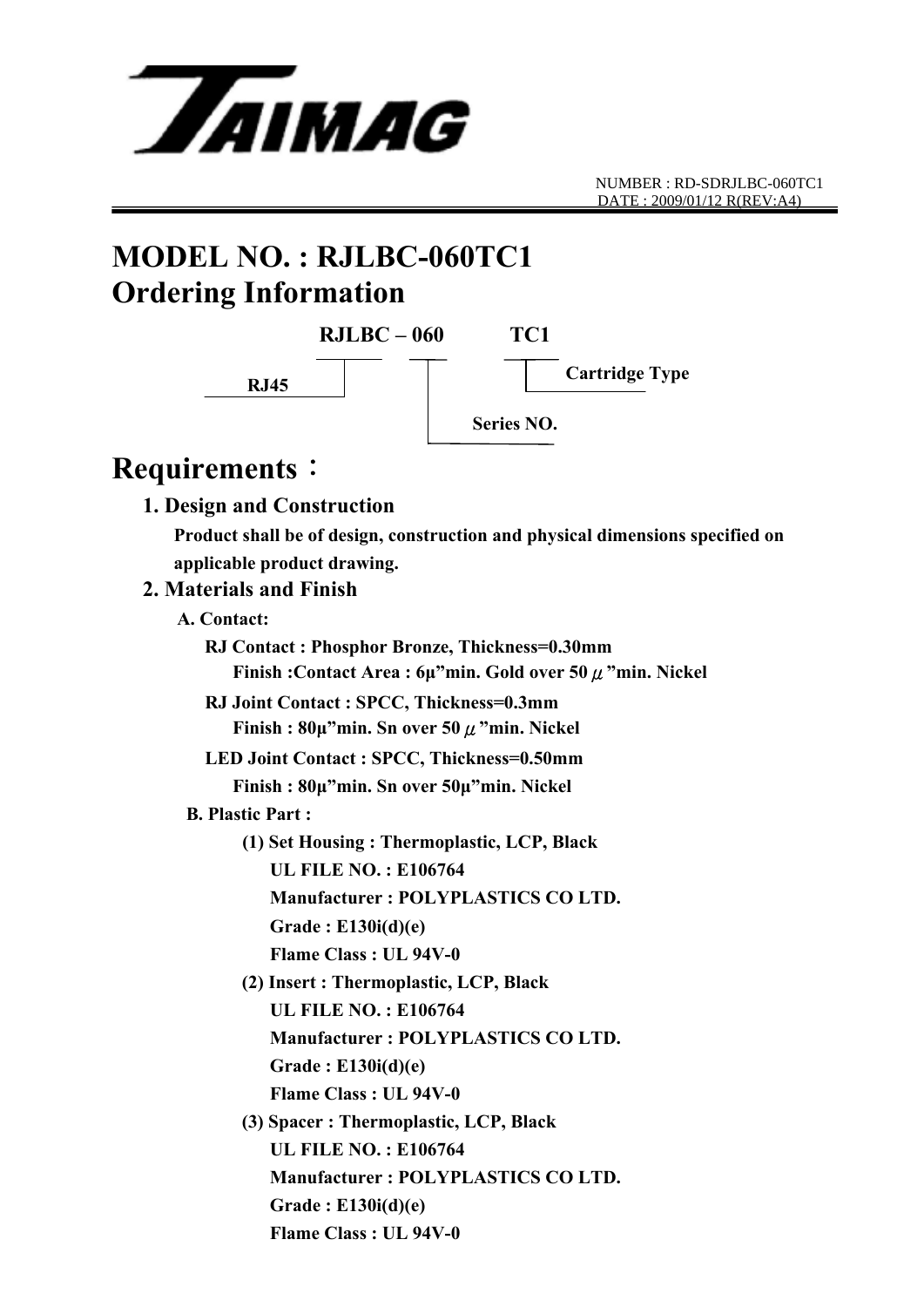

NUMBER : RD-SDRJLBC-060TC1 DATE : 2009/01/12 R(REV:A4)

## **MODEL NO. : RJLBC-060TC1**

#### **C. Shield Material :**

 **Cartridge t=0.25**±**0.05 10**μ**"-20**μ**" Thick Nickel over Brass.** 

#### **D. LED Lamp**

 **(a) Lens Color : Transparent with color** 

 **(b) Emitted Color : Yellow &Green** 

 **(c) View Angle : 60**∘

 **(d) Wave Length : Yellow 585nm ; Green 570nm** 

 **(e)Recommended operation current (IF)**:**20 mA**

#### **3. Ratings**

**(1) Voltage rating : 125 VAC** 

**(2) Current rating : 1.5A** 

#### **Durability :**

- **(1)1000 cycles with no function damage for RJ-45 . Abnormalities shall be present after the test.**
- **(2)Low Level Contact Resistance : ΔR=30mΩ maximum (final)**
- **(3)The sample should be mounted in the tester and fully mated and unmated 500 times per hour at the rate of 25mm/min.EIA-364-09C.**